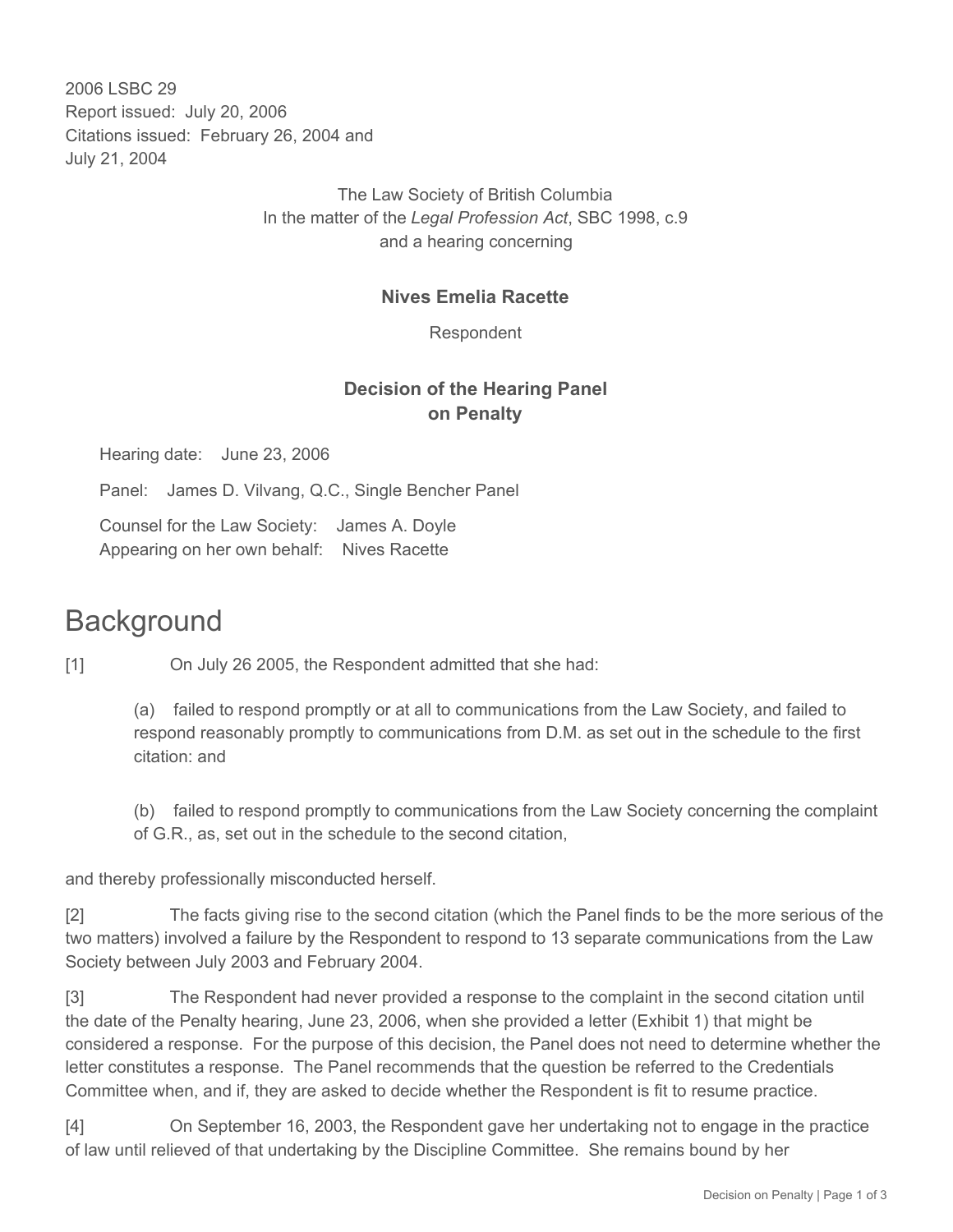undertaking.

[5] On January 1, 2005 the Respondent became a former member as a result of non-payment of fees.

# Decision

[6] In his submissions on Penalty, counsel for the Law Society referred the Panel to numerous cases dealing with failure to respond to other lawyers and to the Law Society, as well as the *Law Society of BC v. Ogilvie* case [1999] LSBC 17, which sets out general sentencing principles. All of these authorities were considered.

[7] The Panel concludes that, in the circumstances of this case, the most important consideration is the need to " maintain the public's confidence in the ability of the disciplinary process to regulate the conduct of its members." (See *Ogilvie* (*supra*)).

[8] If the disciplinary process is to function at all, it is absolutely essential that members respond promptly to communications from the Law Society. Members must understand that failure to fulfill the duty to respond is a serious matter and that it will be dealt with accordingly. General deterrence is therefore another principle of sentencing which must be given considerable weight in this type of case.

[9] The Panel has considerable sympathy for the personal circumstances of the Respondent. As a result of these matters she has lost her right to practise law. The Respondent stated that she loves practising law and wants to return to the profession. The loss of her professional standing has been a blow to her, both personally and financially. The Panel is satisfied that specific deterrence is not an important consideration in this case. The Panel also believes that the Respondent is not in need of rehabilitation.

[10] If the Respondent were still practising, a suspension would be appropriate given the length of time that passed without a response. However, since the Respondent has been out of the practice since September 16, 2003, no suspension is required.

[11] The Panel directs that the Respondent be reprimanded.

### **Costs**

[12] Counsel for the Law Society has submitted that the Panel should grant an order for full indemnity of costs, being \$18,717.24.

[13] This Panel has previously held that any order for costs should be based on a careful consideration of all relevant factors including:

- (a) the seriousness of the offence;
- (b) the financial circumstances of the Respondent;
- (c) the total effect of the Penalty, including possible fines and/or suspensions;

(d) the extent to which the conduct of each of the parties has resulted in costs accumulating, or conversely, being saved.

[14] Full indemnity for costs should never become " automatic" . In every case the total penalty,